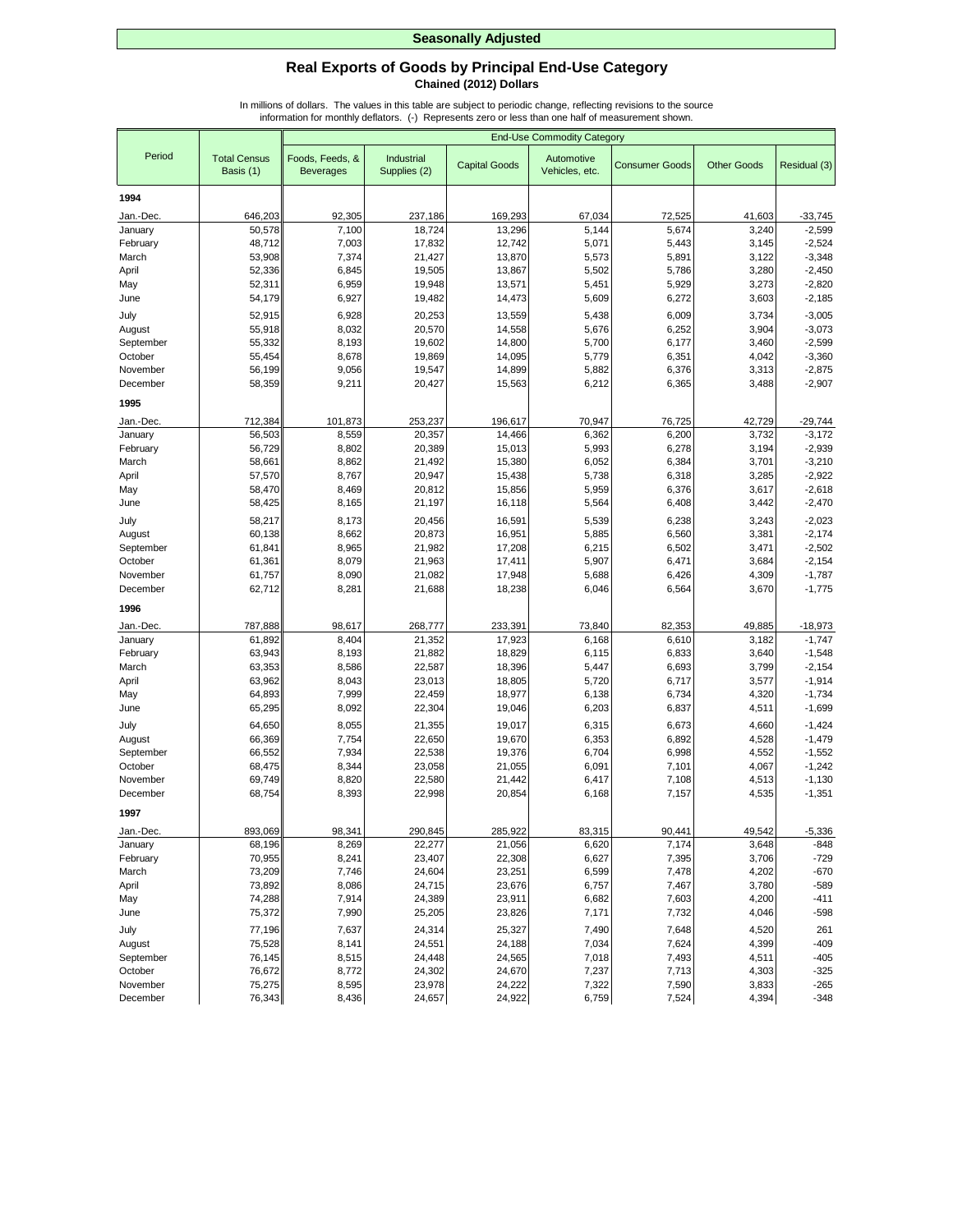## **Real Exports of Goods by Principal End-Use Category Chained (2012) Dollars**

|                      |                                  |                                     | <b>End-Use Commodity Category</b> |                      |                              |                       |                    |                |
|----------------------|----------------------------------|-------------------------------------|-----------------------------------|----------------------|------------------------------|-----------------------|--------------------|----------------|
| Period               | <b>Total Census</b><br>Basis (1) | Foods, Feeds, &<br><b>Beverages</b> | Industrial<br>Supplies (2)        | <b>Capital Goods</b> | Automotive<br>Vehicles, etc. | <b>Consumer Goods</b> | <b>Other Goods</b> | Residual (3)   |
| 1998                 |                                  |                                     |                                   |                      |                              |                       |                    |                |
| Jan.-Dec.            | 914,153                          | 97,729                              | 289,743                           | 298,561              | 81,315                       | 93,968                | 53,652             | -816           |
| January              | 76,913                           | 8,373                               | 25,269                            | 24,820               | 7,202                        | 7,792                 | 3,825              | $-369$         |
| February             | 75,992                           | 8,870                               | 24,074                            | 24,679               | 7,080                        | 7,550                 | 4,047              | $-308$         |
| March                | 76,706                           | 8,298                               | 24,328                            | 24,745               | 7,259                        | 7,678                 | 4,568              | $-169$         |
| April                | 74,533                           | 8,010                               | 23,848                            | 23,852               | 7,057                        | 7,799                 | 4,163              | $-196$         |
| May                  | 74,568                           | 7,942                               | 24,004                            | 24,087               | 6,644                        | 7,821                 | 4,298              | $-228$         |
| June                 | 75,127                           | 8,129                               | 23,613                            | 24,664               | 6,407                        | 8,014                 | 4,294              | $\overline{7}$ |
| July                 | 74,403                           | 7,761                               | 23,490                            | 25,012               | 5,697                        | 8,002                 | 4,283              | 158            |
| August               | 74,328                           | 7,777                               | 23,864                            | 23,839               | 6,319                        | 7,906                 | 4,961              | $-337$         |
| September            | 76,389                           | 7,348                               | 24,027                            | 25,534               | 6,817                        | 7,866                 | 4,264              | 534            |
| October              | 78,866                           | 8,668                               | 24,752                            | 26,124               | 6,802                        | 7,814                 | 4,778              | $-71$          |
| November             | 79,144                           | 8,168                               | 24,663                            | 25,842               | 7,132                        | 7,915                 | 5,356              | 68<br>95       |
| December             | 77,184                           | 8,385                               | 23,813                            | 25,363               | 6,899                        | 7,812                 | 4,816              |                |
| 1999                 |                                  |                                     |                                   |                      |                              |                       |                    |                |
| Jan.-Dec.            | 943,542                          | 101,080                             | 291,844                           | 314,718              | 84,205                       | 94,629                | 53,607             | 3,460          |
| January              | 76,338                           | 7,784                               | 22,936                            | 25,783               | 6,884                        | 7,718                 | 4,466              | 766            |
| February             | 75,455                           | 7,934                               | 22,943                            | 24,904               | 6,930                        | 7,734                 | 4,609              | 400            |
| March                | 75,921                           | 8,051                               | 23,278                            | 25,377               | 6,723                        | 7,634                 | 4,494              | 363            |
| April                | 76,926<br>76,793                 | 8,278<br>8,239                      | 23,617<br>23,613                  | 25,460<br>25,441     | 7,132<br>6,897               | 7,869<br>7,659        | 4,221<br>4,722     | 349<br>221     |
| May<br>June          | 76,685                           | 8,528                               | 23,696                            | 25,177               | 6,890                        | 7,720                 | 4,665              | 9              |
| July                 | 77,945                           | 8,686                               | 23,264                            | 26,116               | 7,068                        | 7,870                 | 4,450              | 491            |
| August               | 79,709                           | 8,732                               | 24,582                            | 27,047               | 7,156                        | 7,657                 | 4,144              | 391            |
| September            | 81,381                           | 9,062                               | 25,771                            | 26,922               | 7,013                        | 8,153                 | 4,607              | $-147$         |
| October              | 80,912                           | 8,749                               | 25,304                            | 27,228               | 7,007                        | 8,035                 | 4,368              | 222            |
| November             | 81,158                           | 8,442                               | 26,533                            | 26,862               | 7,083                        | 8,112                 | 4,228              | $-102$         |
| December             | 84,319                           | 8,593                               | 26,307                            | 28,401               | 7,422                        | 8,468                 | 4,631              | 496            |
| 2000                 |                                  |                                     |                                   |                      |                              |                       |                    |                |
| Jan.-Dec.            | 1,047,543                        | 106,706                             | 321,107                           | 364,195              | 89,045                       | 103,871               | 51,601             | 11,018         |
| January              | 84,260                           | 8,660                               | 26,133                            | 28,363               | 7,770                        | 8,329                 | 4,424              | 581            |
| February             | 83,871                           | 8,353                               | 26,393                            | 27,684               | 7,706                        | 8,555                 | 4,783              | 396            |
| March                | 84,644                           | 8,755                               | 27,415                            | 27,990               | 7,724                        | 8,582                 | 4,054              | 124            |
| April                | 85,547                           | 8,616                               | 25,862                            | 30,076               | 7,319                        | 8,518                 | 3,980              | 1,178          |
| May                  | 85,115                           | 8,688                               | 25,414                            | 29,997               | 7,356                        | 8,335                 | 4,108              | 1,218          |
| June                 | 88,246                           | 8,953                               | 26,179                            | 30,917               | 7,557                        | 8,936                 | 4,416              | 1,289          |
| July                 | 87,948                           | 9,297                               | 26,108                            | 31,408               | 7,134                        | 8,682                 | 4,088              | 1,230          |
| August               | 90,885                           | 9,846                               | 27,193                            | 32,153               | 7,491                        | 8,912                 | 4,259              | 1,030          |
| September            | 90,306                           | 9,194                               | 27,985                            | 31,800               | 7,283                        | 8,973                 | 4,119              | 951            |
| October              | 89,387                           | 8,997                               | 27,602                            | 31,443               | 7,365                        | 8,557                 | 4,480              | 945            |
| November<br>December | 89,220<br>88,114                 | 8,752<br>8,596                      | 27,943<br>26,880                  | 31,322<br>31,041     | 7,169<br>7,171               | 8,713<br>8,781        | 4,421<br>4,469     | 900<br>1,176   |
|                      |                                  |                                     |                                   |                      |                              |                       |                    |                |
| 2001                 |                                  |                                     |                                   |                      |                              |                       |                    |                |
| Jan.-Dec.            | 982,793                          | 109,538                             | 306,652                           | 328,471              | 83,250                       | 102,709               | 50,691             | 1,482          |
| January              | 88,122                           | 8,670                               | 26,646                            | 31,506               | 6,789                        | 8,894                 | 4,306              | 1,311          |
| February<br>March    | 88,481<br>86,208                 | 9,192<br>9,601                      | 26,904<br>26,641                  | 31,539<br>29,647     | 6,679<br>6,857               | 9,084<br>8,994        | 4,007<br>4,056     | 1,076<br>411   |
| April                | 84,169                           | 9,534                               | 26,177                            | 28,389               | 6,905                        | 8,968                 | 4,014              | 182            |
| May                  | 85,637                           | 9,241                               | 26,239                            | 28,905               | 6,996                        | 9,286                 | 4,501              | 467            |
| June                 | 82,237                           | 9,016                               | 25,627                            | 27,142               | 7,264                        | 8,423                 | 4,683              | 81             |
| July                 | 79,998                           | 8,872                               | 24,971                            | 26,418               | 6,841                        | 8,465                 | 4,392              | 40             |
| August               | 80,674                           | 9,208                               | 25,623                            | 26,206               | 7,210                        | 8,266                 | 4,471              | $-310$         |
| September            | 76,169                           | 8,853                               | 23,861                            | 24,652               | 7,038                        | 7,988                 | 3,951              | $-175$         |
| October              | 77,328                           | 9,111                               | 24,684                            | 24,787               | 6,940                        | 8,107                 | 4,205              | $-507$         |
| November             | 77,232                           | 9,254                               | 24,538                            | 24,764               | 7,086                        | 7,981                 | 4,113              | $-505$         |
| December             | 76,538                           | 8,986                               | 24,740                            | 24,515               | 6,644                        | 8,251                 | 3,992              | $-590$         |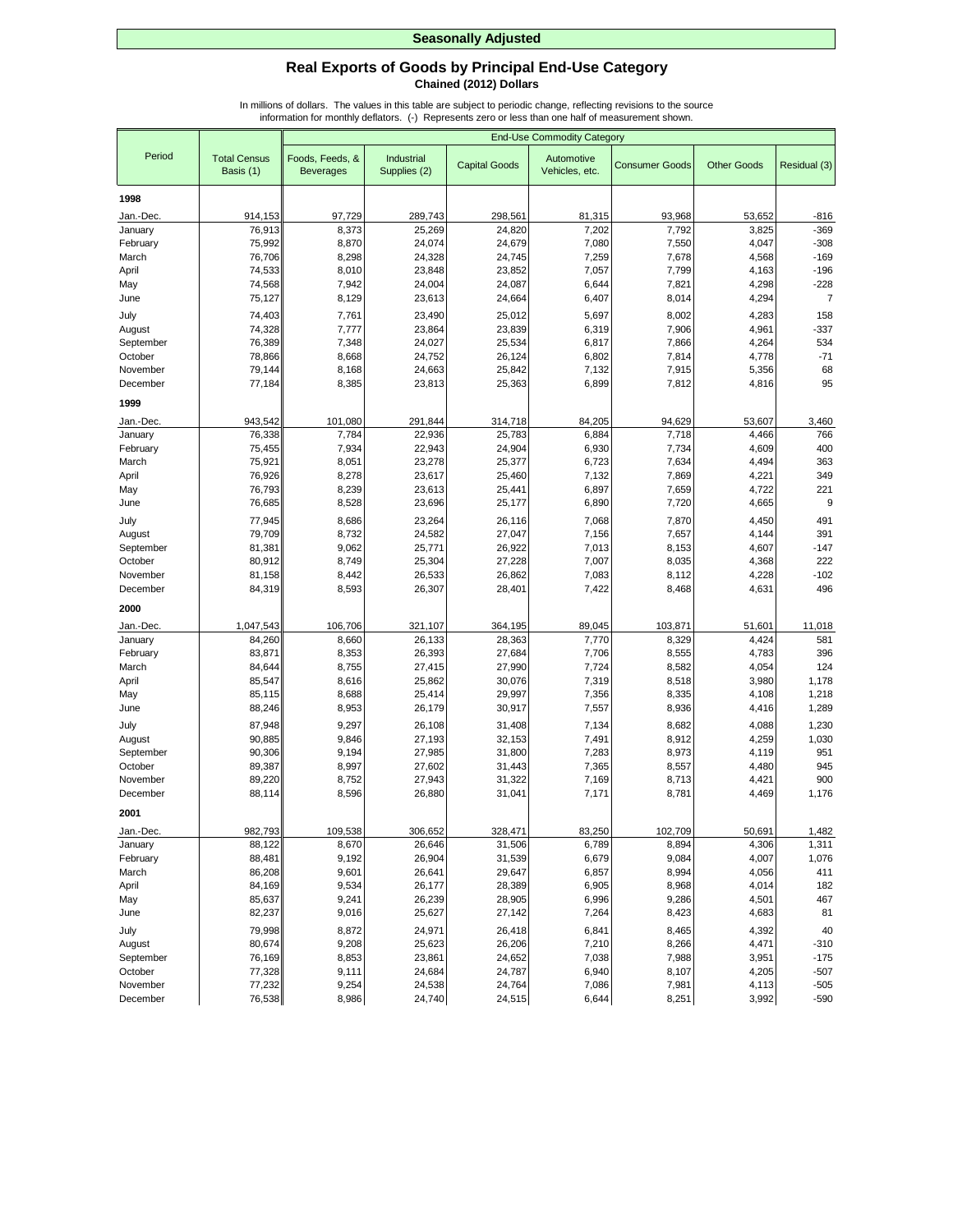## **Real Exports of Goods by Principal End-Use Category Chained (2012) Dollars**

|                      |                                  |                                     | <b>End-Use Commodity Category</b> |                      |                              |                       |                    |                  |
|----------------------|----------------------------------|-------------------------------------|-----------------------------------|----------------------|------------------------------|-----------------------|--------------------|------------------|
| Period               | <b>Total Census</b><br>Basis (1) | Foods, Feeds, &<br><b>Beverages</b> | Industrial<br>Supplies (2)        | <b>Capital Goods</b> | Automotive<br>Vehicles, etc. | <b>Consumer Goods</b> | <b>Other Goods</b> | Residual (3)     |
| 2002                 |                                  |                                     |                                   |                      |                              |                       |                    |                  |
| Jan.-Dec.            | 909,955                          | 107,067                             | 301,638                           | 280,748              | 86,768                       | 98,406                | 47,184             | $-11,856$        |
| January              | 76,215                           | 9,206                               | 24,563                            | 24,504               | 6,754                        | 8,054                 | 3,742              | $-608$           |
| February             | 73,660                           | 9,429                               | 24,389                            | 22,402               | 6,915                        | 8,160                 | 3,735              | $-1,371$         |
| March                | 73,734                           | 8,727                               | 24,352                            | 22,827               | 6,977                        | 7,906                 | 3,881              | $-936$           |
| April                | 76,278                           | 8,891                               | 25,325                            | 23,414               | 7,388                        | 8,266                 | 3,979              | $-985$           |
| May                  | 76,538                           | 9,058                               | 25,680                            | 23,205               | 7,390                        | 8,193                 | 4,296              | $-1,283$         |
| June                 | 77,131                           | 9,491                               | 25,674                            | 23,733               | 7,516                        | 8,191                 | 3,717              | $-1,191$         |
| July                 | 77,141                           | 9,268                               | 25,077                            | 23,822               | 7,410                        | 8,474                 | 3,981              | $-890$           |
| August               | 77,129                           | 8,918                               | 25,516                            | 23,813               | 7,460                        | 8,268                 | 4,071              | $-918$           |
| September            | 76,263                           | 8,401                               | 25,225                            | 23,930               | 7,294                        | 8,169                 | 3,863              | $-619$           |
| October              | 75,500                           | 8,033                               | 24,683                            | 23,526               | 7,291                        | 8,351                 | 4,066              | $-450$           |
| November             | 76,446                           | 8,666                               | 25,665                            | 23,630               | 7,182                        | 8,331                 | 3,937              | $-965$           |
| December             | 73,921                           | 8,979                               | 25,490                            | 21,941               | 7,191                        | 8,042                 | 3,917              | $-1,639$         |
| 2003                 |                                  |                                     |                                   |                      |                              |                       |                    |                  |
| Jan.-Dec.            | 933,886                          | 108,867                             | 314,832                           | 286,684              | 88,182                       | 103,784               | 45,284             | $-13,748$        |
| January              | 75,395                           | 9,180                               | 26,430                            | 22,296               | 7,208                        | 8,584                 | 3,472              | $-1,777$         |
| February             | 75,914                           | 9,032                               | 25,640                            | 23,370               | 7,252                        | 8,157                 | 3,638              | $-1,175$         |
| March                | 76,087                           | 8,930                               | 26,311                            | 22,718               | 7,371                        | 8,430                 | 3,840              | $-1,513$         |
| April                | 75,671                           | 9,028                               | 25,850                            | 22,545               | 7,381                        | 8,273                 | 4,104              | $-1,510$         |
| May                  | 75,273                           | 8,665                               | 25,787                            | 22,529               | 7,615                        | 8,346                 | 3,606              | $-1,274$         |
| June                 | 78,086                           | 9,208                               | 26,697                            | 23,568               | 7,441                        | 8,766                 | 3,798              | $-1,393$         |
| July                 | 78,297                           | 9,322                               | 26,985                            | 23,631               | 7,289                        | 8,722                 | 3,886              | $-1,538$         |
| August               | 76,638                           | 9,264                               | 25,650                            | 23,630               | 6,772                        | 8,678                 | 3,868              | $-1,224$         |
| September<br>October | 78,828<br>80,020                 | 9,055<br>9,137                      | 25,834                            | 24,595<br>25,306     | 7,337<br>7,555               | 8,854<br>8,808        | 3,934<br>3,478     | $-782$<br>$-697$ |
| November             | 82,649                           | 9,167                               | 26,432<br>26,392                  | 26,675               | 7,425                        | 9,238                 | 4,049              | $-296$           |
| December             | 81,028                           | 8,880                               | 26,824                            | 25,819               | 7,536                        | 8,928                 | 3,611              | $-570$           |
|                      |                                  |                                     |                                   |                      |                              |                       |                    |                  |
| 2004                 |                                  |                                     |                                   |                      |                              |                       |                    |                  |
| Jan.-Dec.            | 1,016,035                        | 100,501                             | 336,086                           | 322,281              | 96,863                       | 118,148               | 45,949             | $-3,792$         |
| January              | 79,460                           | 8,282                               | 26,457                            | 25,268               | 7,294                        | 8,938                 | 3,720              | $-498$           |
| February<br>March    | 83,073<br>85,155                 | 8,444<br>8,220                      | 27,423<br>28,427                  | 26,704<br>27,062     | 7,653<br>7,925               | 9,292<br>9,851        | 3,872<br>4,002     | $-315$<br>$-333$ |
| April                | 83,871                           | 7,910                               | 27,828                            | 26,552               | 7,921                        | 9,921                 | 3,968              | $-229$           |
| May                  | 85,649                           | 7,787                               | 28,772                            | 27,583               | 8,046                        | 9,762                 | 3,853              | $-154$           |
| June                 | 83,077                           | 7,738                               | 27,565                            | 26,125               | 7,862                        | 9,796                 | 4,268              | $-276$           |
| July                 | 84,272                           | 7,770                               | 28,255                            | 27,110               | 8,181                        | 9,578                 | 3,493              | $-115$           |
| August               | 85,045                           | 8,241                               | 27,734                            | 27,082               | 8,353                        | 10,055                | 3,660              | $-78$            |
| September            | 86,607                           | 8,950                               | 28,358                            | 27,130               | 8,435                        | 10,103                | 4,088              | $-456$           |
| October              | 86,720                           | 8,948                               | 28,598                            | 27,264               | 8,425                        | 10,257                | 3,664              | $-435$           |
| November             | 85,310                           | 9,080                               | 27,970                            | 26,595               | 8,313                        | 10,129                | 3,771              | $-548$           |
| December             | 87,795                           | 9,132                               | 28,700                            | 27,806               | 8,456                        | 10,466                | 3,590              | $-355$           |
| 2005                 |                                  |                                     |                                   |                      |                              |                       |                    |                  |
| Jan.-Dec.            | 1,088,649                        | 105,178                             | 346,063                           | 352,411              | 105,734                      | 130,190               | 47,330             | 1,743            |
| January              | 87,567                           | 8,692                               | 28,393                            | 27,703               | 8,760                        | 10,358                | 3,808              | $-148$           |
| February             | 88,117                           | 8,970                               | 29,199                            | 27,685               | 8,495                        | 10,595                | 3,587              | $-415$           |
| March                | 88,236                           | 8,745                               | 28,638                            | 28,304               | 8,336                        | 10,594                | 3,725              | $-107$           |
| April                | 91,286                           | 8,923                               | 29,398                            | 29,638               | 8,633                        | 10,648                | 4,018              | 28               |
| May                  | 91,078                           | 9,303                               | 30,076                            | 28,828               | 8,516                        | 10,822                | 3,948              | $-415$           |
| June                 | 90,946                           | 8,689                               | 29,552                            | 29,324               | 8,534                        | 10,788                | 4,068              | -9               |
| July                 | 90,348                           | 8,376                               | 29,261                            | 29,456               | 8,616                        | 10,790                | 3,641              | 209              |
| August               | 92,088                           | 8,485                               | 29,611                            | 29,943               | 8,824                        | 10,888                | 4,110              | 226              |
| September            | 89,098                           | 8,526                               | 27,522                            | 28,535               | 9,071                        | 11,104<br>10,717      | 4,016              | 325              |
| October<br>November  | 91,052<br>93,324                 | 8,883<br>8,742                      | 27,374<br>28,201                  | 30,250<br>31,123     | 9,155<br>9,275               | 11,196                | 4,090<br>4,064     | 583<br>723       |
| December             | 95,511                           | 8,844                               | 28,837                            | 31,621               | 9,521                        | 11,692                | 4,255              | 743              |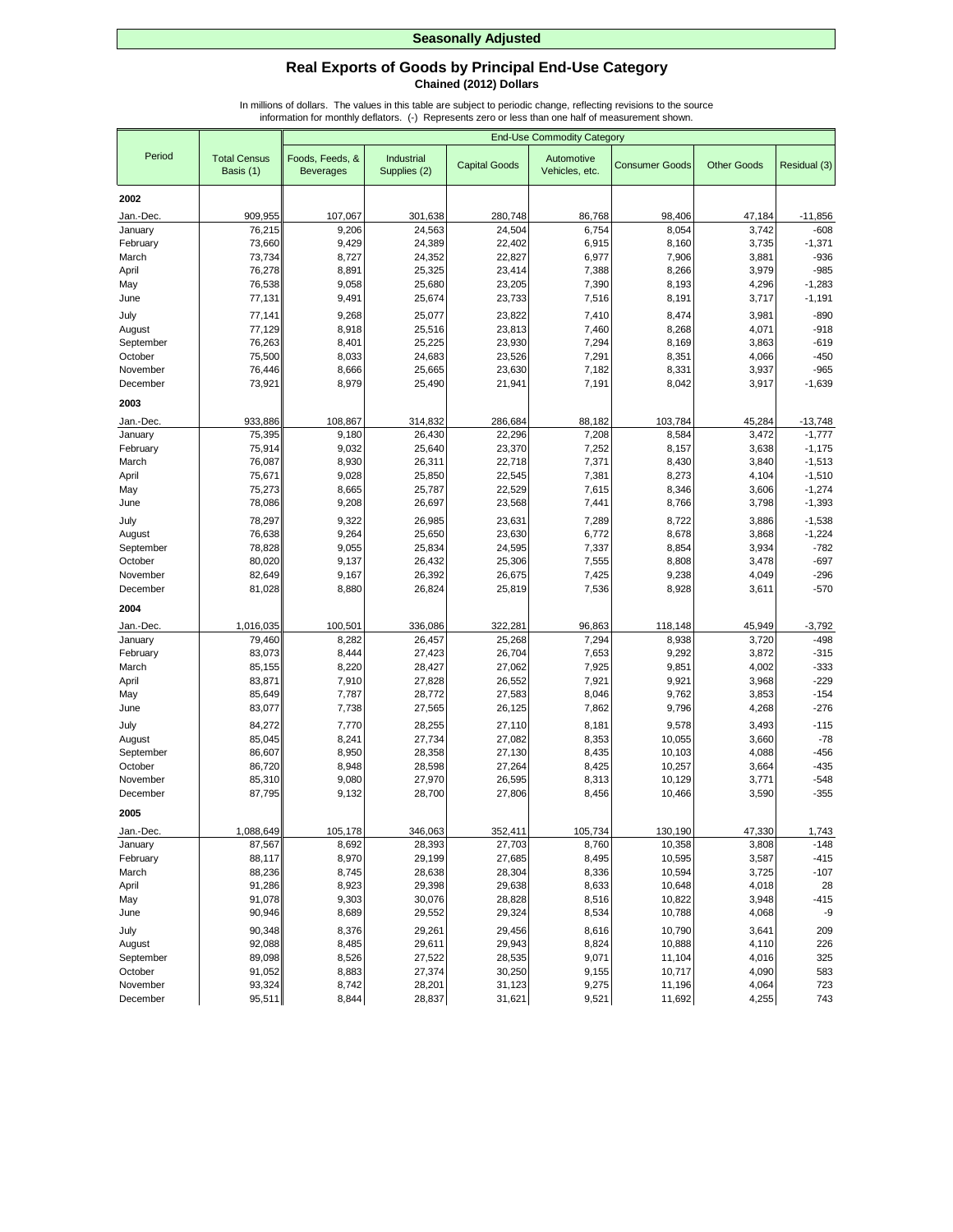## **Real Exports of Goods by Principal End-Use Category Chained (2012) Dollars**

|                      |                                  | <b>End-Use Commodity Category</b>   |                            |                      |                              |                       |                    |                  |
|----------------------|----------------------------------|-------------------------------------|----------------------------|----------------------|------------------------------|-----------------------|--------------------|------------------|
| Period               | <b>Total Census</b><br>Basis (1) | Foods, Feeds, &<br><b>Beverages</b> | Industrial<br>Supplies (2) | <b>Capital Goods</b> | Automotive<br>Vehicles, etc. | <b>Consumer Goods</b> | <b>Other Goods</b> | Residual (3)     |
| 2006                 |                                  |                                     |                            |                      |                              |                       |                    |                  |
| Jan.-Dec.            | 1,198,658                        | 112,762                             | 372,589                    | 396,617              | 114,037                      | 143,152               | 53,388             | 6,112            |
| January              | 95,911                           | 9,109                               | 29.515                     | 31,650               | 9,588                        | 11,374                | 4,125              | 551              |
| February             | 96,988                           | 8,900                               | 29,514                     | 32,391               | 9,603                        | 11,504                | 4,305              | 770              |
| March                | 99,055                           | 9,407                               | 31,407                     | 32,740               | 9,315                        | 11,821                | 3,974              | 391              |
| April                | 98,338                           | 9,314                               | 30,962                     | 32,854               | 9,290                        | 11,473                | 3,958              | 487              |
| May                  | 99.045                           | 9,725                               | 30,930                     | 32,848               | 9,224                        | 11,886                | 4,073              | 358              |
| June                 | 100,828                          | 9,646                               | 31,299                     | 33,552               | 9,578                        | 11,965                | 4,287              | 500              |
| July                 | 97,851                           | 9,247                               | 30,230                     | 32,396               | 9,356                        | 11,840                | 4,259              | 523              |
| August               | 100,075                          | 9,687                               | 30,389                     | 33,094               | 9,656                        | 12,143                | 4,588              | 519              |
| September            | 101,244                          | 9,636                               | 31,960                     | 33,420               | 9,238                        | 11,732                | 4,925              | 333              |
| October              | 102,517                          | 9,701                               | 32,492                     | 33,598               | 9,258                        | 12,309                | 4,849              | 312              |
| November             | 103,456                          | 9,077                               | 32,204                     | 34,145               | 9,634                        | 12,556                | 5,173              | 667<br>702       |
| December             | 103,349                          | 9,314                               | 31,687                     | 33,929               | 10,296                       | 12,548                | 4,872              |                  |
| 2007                 |                                  |                                     |                            |                      |                              |                       |                    |                  |
| Jan.-Dec.            | 1,293,524                        | 119,918                             | 397,848                    | 426,953              | 127,593                      | 157,912               | 55,121             | 8,178            |
| January              | 104,202                          | 9,687                               | 31,714                     | 34,677               | 9,757                        | 12,862                | 4,799              | 707              |
| February             | 101,625                          | 9,502                               | 31,199                     | 33,421               | 9,838                        | 12,605                | 4,448              | 611              |
| March                | 105,810                          | 9,119                               | 32,573                     | 34,604               | 10,704                       | 13,152                | 4,851              | 808              |
| April<br>May         | 105,198<br>106,918               | 9,606<br>9,642                      | 32,855<br>33,087           | 33,842<br>35,357     | 10,592<br>10,758             | 13,122<br>12,961      | 4,644<br>4,367     | 538<br>747       |
| June                 | 107,824                          | 9,594                               | 34,203                     | 35,205               | 10,844                       | 12,790                | 4,582              | 605              |
| July                 | 108,144                          | 9,707                               | 33,004                     | 36,032               | 10,954                       | 13,106                | 4,488              | 853              |
| August               | 110,084                          | 10,433                              | 34,094                     | 36,354               | 10,761                       | 13,334                | 4,484              | 623              |
| September            | 109,878                          | 11,057                              | 33,479                     | 36,243               | 10,897                       | 13,514                | 4,115              | 573              |
| October              | 110,875                          | 10,417                              | 33,786                     | 36,783               | 10,967                       | 13,367                | 4,859              | 697              |
| November             | 111,208                          | 10,751                              | 33,479                     | 36,822               | 11,159                       | 13,308                | 5,006              | 682              |
| December             | 111,758                          | 10,404                              | 34,375                     | 37,612               | 10,362                       | 13,792                | 4,478              | 735              |
| 2008                 |                                  |                                     |                            |                      |                              |                       |                    |                  |
| Jan.-Dec.            | 1,385,458                        | 126,881                             | 445,877                    | 453,351              | 126,384                      | 170,784               | 55,785             | 6,396            |
| January              | 114,103                          | 10,462                              | 35,573                     | 37,827               | 10,703                       | 14,313                | 4,540              | 684              |
| February             | 116,584                          | 10,477                              | 37,638                     | 37,675               | 11,141                       | 14,208                | 4,930              | 516              |
| March                | 113,095                          | 10,450                              | 36,673                     | 37,309               | 10,088                       | 13,542                | 4,511              | 522              |
| April                | 117,892                          | 11,004                              | 37,572                     | 39,067               | 10,570                       | 14,398                | 4,690              | 591              |
| May                  | 118,048                          | 10,916                              | 38,409                     | 38,279               | 10,863                       | 14,315                | 4,766              | 500              |
| June                 | 122,495                          | 11,190                              | 40,516                     | 39,336               | 11,474                       | 14,859                | 4,639              | 481              |
| July                 | 121,988                          | 10,506                              | 39,657                     | 39,426               | 12,160                       | 15,335                | 4,379              | 525              |
| August<br>September  | 122,558<br>113,796               | 11,234<br>10,230                    | 40,190<br>36,251           | 40,217<br>37,410     | 10,950<br>10,754             | 14,658<br>14,197      | 4,784<br>4,388     | 525<br>565       |
| October              | 113,476                          | 10,495                              | 36,556                     | 37,006               | 10,404                       | 13,939                | 4,608              | 469              |
| November             | 109,919                          | 10,253                              | 35,341                     | 35,717               | 9,403                        | 13,879                | 4,922              | 403              |
| December             | 101,505                          | 9,665                               | 31,502                     | 34,082               | 7,873                        | 13,140                | 4,628              | 615              |
| 2009                 |                                  |                                     |                            |                      |                              |                       |                    |                  |
| Jan.-Dec.            | 1,198,934                        | 123,669                             | 396,466                    | 388,395              | 84,634                       | 157,406               | 50,081             | $-1,716$         |
| January              | 94,485                           | 9,268                               | 30,711                     | 32,493               | 5,589                        | 11,975                | 4,247              | 203              |
| February             | 97,670                           | 9,607                               | 30,918                     | 32,995               | 6,073                        | 13,304                | 4,397              | 375              |
| March                | 97,341                           | 10,094                              | 32,138                     | 32,181               | 5,993                        | 12,972                | 4,053              | $-89$            |
| April                | 93,974                           | 10,202                              | 29,957                     | 31,065               | 6,027                        | 12,656                | 3,986              | 81               |
| May                  | 95,872                           | 10,343                              | 32,226                     | 31,018               | 5,771                        | 12,889                | 3,979              | $-354$           |
| June                 | 97,099                           | 10,272                              | 32,739                     | 31,822               | 5,805                        | 12,786                | 3,995              | $-320$           |
| July                 | 100,024                          | 10,424                              | 33,547                     | 31,887               | 7,100                        | 13,134                | 4,240              | $-308$           |
| August               | 98,844                           | 10,130                              | 33,772                     | 30,790               | 7,744                        | 12,956                | 3,856              | $-403$           |
| September<br>October | 103,413<br>106,710               | 10,051<br>10,702                    | 35,555                     | 32,693               | 8,052<br>8,316               | 13,261<br>14,230      | 4,137              | $-335$           |
| November             | 105,062                          | 11,328                              | 35,736<br>33,979           | 33,450<br>33,376     | 8,933                        | 13,466                | 4,554<br>4,154     | $-278$<br>$-174$ |
| December             | 108,439                          | 11,249                              | 35,187                     | 34,625               | 9,230                        | 13,777                | 4,484              | $-113$           |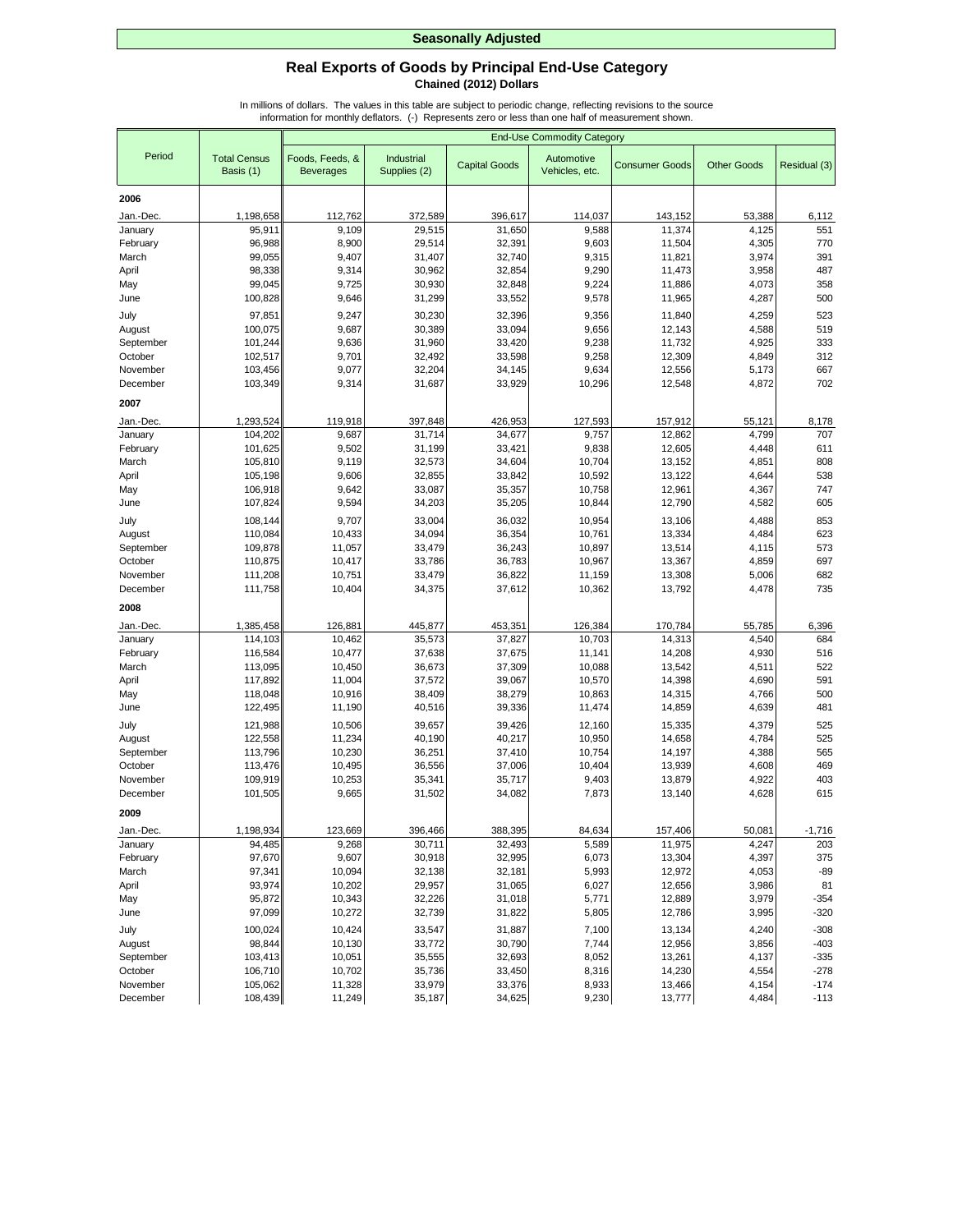## **Real Exports of Goods by Principal End-Use Category Chained (2012) Dollars**

|            |                                  | <b>End-Use Commodity Category</b>   |                            |                      |                              |                       |                    |                |
|------------|----------------------------------|-------------------------------------|----------------------------|----------------------|------------------------------|-----------------------|--------------------|----------------|
| Period     | <b>Total Census</b><br>Basis (1) | Foods, Feeds, &<br><b>Beverages</b> | Industrial<br>Supplies (2) | <b>Capital Goods</b> | Automotive<br>Vehicles, etc. | <b>Consumer Goods</b> | <b>Other Goods</b> | Residual (3)   |
| 2010       |                                  |                                     |                            |                      |                              |                       |                    |                |
| Jan.-Dec.  | 1,379,610                        | 135,653                             | 454,601                    | 445,178              | 115,490                      | 170,240               | 59,444             | -996           |
| January    | 107,864                          | 11,298                              | 35,316                     | 34,106               | 9,005                        | 14,162                | 4,157              | $-181$         |
| February   | 110,002                          | 11,539                              | 36,372                     | 34,903               | 9,315                        | 13,705                | 4,415              | $-246$         |
| March      | 113,649                          | 11,384                              | 37,745                     | 35,845               | 9,180                        | 14,332                | 5,397              | $-234$         |
| April      | 111,364                          | 10,850                              | 37,311                     | 35,708               | 9,451                        | 13,454                | 4,729              | $-138$         |
| May        | 114,355                          | 10,697                              | 37,903                     | 37,273               | 9,613                        | 14,092                | 4,740              | 37             |
| June       | 114,051                          | 10,546                              | 37,908                     | 36,882               | 9,585                        | 14,002                | 5,115              | 14             |
| July       | 117,103                          | 10,867                              | 38,771                     | 38,333               | 9,469                        | 14,077                | 5,563              | 23             |
| August     | 116,130                          | 11,289                              | 38,843                     | 37,282               | 9,745                        | 14,213                | 4,871              | $-111$         |
| September  | 115,740                          | 11,532                              | 37,483                     | 37,798               | 9,793                        | 13,969                | 5,189              | $-24$          |
| October    | 119,786                          | 12,229                              | 39,025                     | 38,622               | 10,280                       | 14,287                | 5,457              | $-114$         |
| November   | 118,932                          | 11,820                              | 38,768                     | 38,611               | 9,908                        | 15,080                | 4,781              | $-36$          |
| December   | 120,633                          | 11,603                              | 39,156                     | 39,816               | 10,145                       | 14,867                | 5,030              | 15             |
| 2011       |                                  |                                     |                            |                      |                              |                       |                    |                |
| Jan. -Dec. | 1,486,799                        | 132,970                             | 494,942                    | 493,402              | 135,095                      | 177,180               | 53,196             | 14             |
| January    | 121,150                          | 11,213                              | 41,320                     | 38,871               | 10,906                       | 14,410                | 4,479              | $-48$          |
| February   | 117,951                          | 11,088                              | 39,304                     | 39,186               | 10,341                       | 14,173                | 3,863              | $-4$           |
| March      | 123,551                          | 11,690                              | 40,957                     | 40,228               | 11,461                       | 14,639                | 4,604              | $-28$          |
| April      | 124,492                          | 11,347                              | 41,957                     | 41,279               | 10,831                       | 14,768                | 4,291              | 18             |
| May        | 123,303                          | 11,269                              | 40,577                     | 41,180               | 11,047                       | 14,606                | 4,637              | $-13$          |
| June       | 120,762                          | 10,671                              | 39,313                     | 40,500               | 10,975                       | 15,086                | 4,238              | $-20$          |
| July       | 124,554                          | 11,056                              | 41,098                     | 41,700               | 11,873                       | 14,525                | 4,314              | $-10$          |
| August     | 123,932                          | 10,758                              | 41,592                     | 41,232               | 11,196                       | 14,789                | 4,334              | 30             |
| September  | 125,599                          | 10,717                              | 42,335                     | 41,586               | 11,514                       | 15,112                | 4,298              | 38             |
| October    | 127,876                          | 11,031                              | 42,682                     | 42,629               | 11,642                       | 14,980                | 4,884              | 28             |
| November   | 125,783                          | 11,005                              | 41,574                     | 42,308               | 11,350                       | 15,084                | 4,452              | 10             |
| December   | 127,846                          | 11,125                              | 42,234                     | 42,705               | 11,959                       | 15,008                | 4,802              | 14             |
| 2012       |                                  |                                     |                            |                      |                              |                       |                    |                |
| Jan. -Dec. | 1,545,821                        | 133,049                             | 501,177                    | 527,178              | 146,158                      | 181,683               | 56,575             | 0              |
| January    | 126,418                          | 10,586                              | 41,431                     | 42,885               | 12,520                       | 14,812                | 4,145              | 38             |
| February   | 127,196                          | 10,353                              | 41,251                     | 43,756               | 12,316                       | 14,828                | 4,640              | 52             |
| March      | 129,978                          | 10,551                              | 42,337                     | 44,825               | 12,215                       | 14,968                | 5,020              | 61             |
| April      | 128,149                          | 11,048                              | 41,667                     | 43,518               | 12,318                       | 15,108                | 4,466              | 24             |
| May        | 129,330                          | 12,011                              | 41,900                     | 43,939               | 12,137                       | 14,930                | 4,421              | -8             |
| June       | 131,504                          | 11,410                              | 43,761                     | 43,524               | 12,507                       | 15,313                | 4,985              | $\overline{4}$ |
| July       | 130,147                          | 12,895                              | 41,576                     | 43,861               | 12,106                       | 15,351                | 4,322              | 37             |
| August     | 127,238                          | 11,219                              | 40,170                     | 44,205               | 12,005                       | 15,090                | 4,551              | $-3$           |
| September  | 131,089                          | 12,003                              | 42,238                     | 44,858               | 11,904                       | 15,327                | 4,739              | 21             |
| October    | 125,181                          | 10,573                              | 39,369                     | 43,383               | 11,720                       | 15,294                | 4,880              | $-38$          |
| November   | 128,032                          | 10,290                              | 41,076                     | 44,280               | 12,196                       | 15,364                | 4,893              | $-69$          |
| December   | 131,559                          | 10,108                              | 44,401                     | 44,144               | 12,216                       | 15,296                | 5,513              | $-119$         |
| 2013       |                                  |                                     |                            |                      |                              |                       |                    |                |
| Jan. -Dec. | 1,589,067                        | 132,724                             | 523,079                    | 533,014              | 151,879                      | 190,810               | 58,605             | $-1,043$       |
| January    | 129,311                          | 10,971                              | 41,825                     | 44,086               | 12,351                       | 15,756                | 4,368              | $-46$          |
| February   | 130,689                          | 11,037                              | 43,205                     | 43,640               | 12,827                       | 15,059                | 4,969              | $-49$          |
| March      | 128,864                          | 10,265                              | 42,786                     | 43,168               | 12,421                       | 15,106                | 5,200              | $-82$          |
| April      | 131,136                          | 10,189                              | 42,485                     | 44,018               | 12,918                       | 17,004                | 4,610              | $-87$          |
| May        | 130,975                          | 10,038                              | 42,668                     | 44,746               | 12,886                       | 15,791                | 4,932              | $-87$          |
| June       | 133,641                          | 10,297                              | 43,900                     | 45,529               | 12,598                       | 16,279                | 5,145              | $-108$         |
| July       | 132,483                          | 10,746                              | 44,944                     | 44,265               | 11,998                       | 15,946                | 4,731              | $-148$         |
| August     | 132,769                          | 10,664                              | 44,281                     | 44,379               | 12,824                       | 15,855                | 4,881              | $-115$         |
| September  | 131,741                          | 11,383                              | 42,468                     | 44,566               | 12,955                       | 15,816                | 4,606              | $-52$          |
| October    | 136,306                          | 12,301                              | 45,260                     | 44,686               | 12,758                       | 16,464                | 4,942              | $-106$         |
| November   | 136,809                          | 12,467                              | 44,752                     | 45,308               | 12,912                       | 16,055                | 5,392              | $-76$          |
| December   | 134,343                          | 12,366                              | 44,504                     | 44,624               | 12,429                       | 15,678                | 4,829              | $-88$          |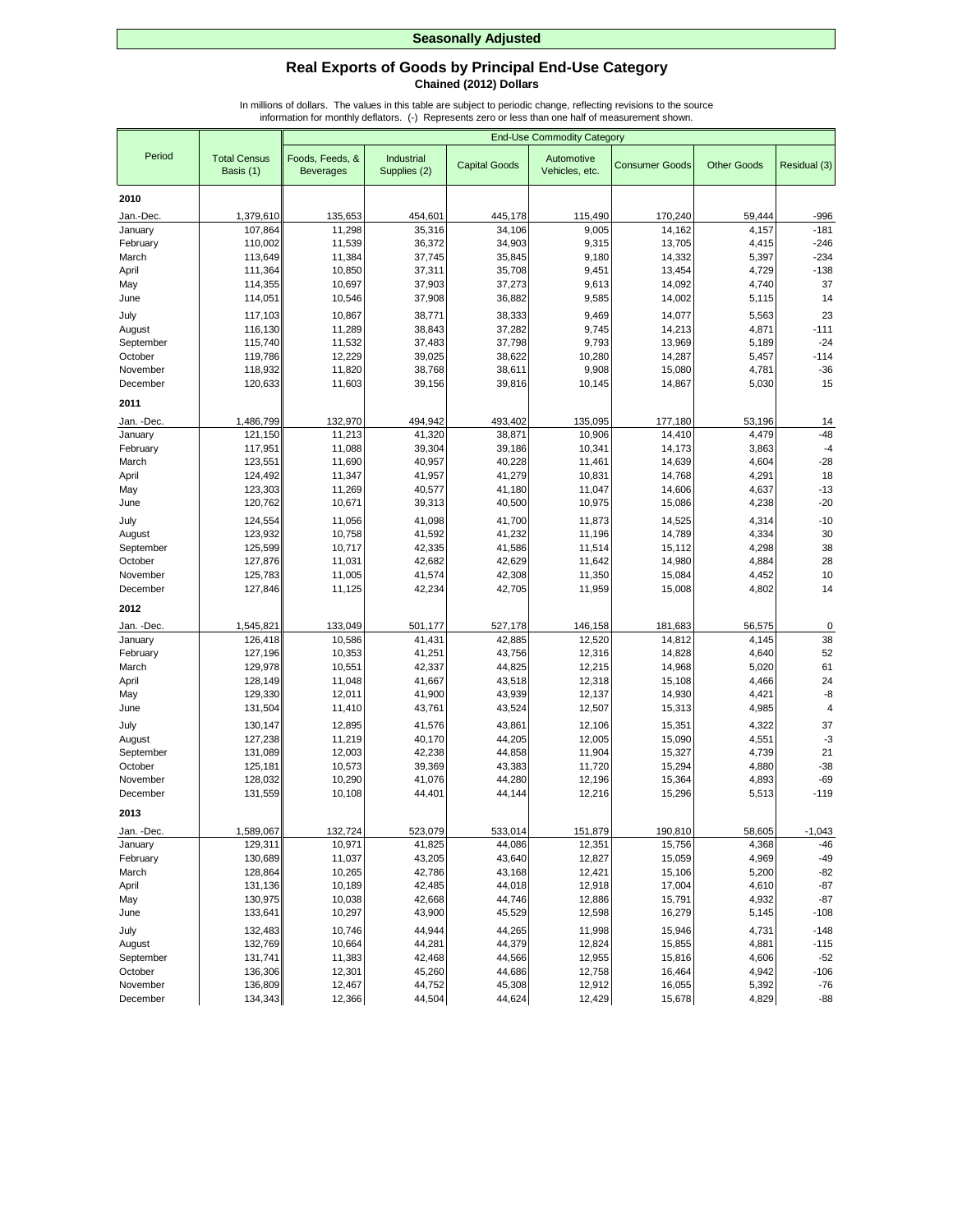## **Real Exports of Goods by Principal End-Use Category Chained (2012) Dollars**

|                      |                                  | <b>End-Use Commodity Category</b>   |                            |                      |                              |                       |                    |                  |
|----------------------|----------------------------------|-------------------------------------|----------------------------|----------------------|------------------------------|-----------------------|--------------------|------------------|
| Period               | <b>Total Census</b><br>Basis (1) | Foods, Feeds, &<br><b>Beverages</b> | Industrial<br>Supplies (2) | <b>Capital Goods</b> | Automotive<br>Vehicles, etc. | <b>Consumer Goods</b> | <b>Other Goods</b> | Residual (3)     |
|                      |                                  |                                     |                            |                      |                              |                       |                    |                  |
| 2014                 |                                  |                                     |                            |                      |                              |                       |                    |                  |
| Jan.- Dec            | 1,648,011                        | 141,649                             | 532,960                    | 550,171              | 158,110                      | 204,036               | 62,995             | $-1,912$         |
| January              | 133,728                          | 12,459                              | 43,951                     | 44,737               | 12,112                       | 15,958                | 4,596              | $-85$            |
| February             | 132,585                          | 12,241                              | 41,358                     | 45,009               | 12,469                       | 16,457                | 5,112              | $-61$            |
| March                | 136,198                          | 12,322                              | 42,636                     | 46,051               | 13,243                       | 17,096                | 4,923              | $-73$            |
| April                | 135,800<br>137,571               | 11,591<br>11,650                    | 43,781<br>44,006           | 45,510<br>45,905     | 12,868<br>13,318             | 17,100<br>17,340      | 5,089<br>5,487     | $-140$<br>$-135$ |
| May<br>June          | 137,319                          | 11,390                              | 44,440                     | 45,890               | 13,463                       | 17,268                | 5,031              | $-163$           |
|                      |                                  |                                     |                            |                      |                              |                       |                    |                  |
| July                 | 137,721                          | 10,966                              | 44,729                     | 46,053               | 14,235                       | 16,900                | 5,009              | $-170$           |
| August               | 139,734                          | 10,681                              | 46,349                     | 46,901               | 13,196                       | 17,442                | 5,414              | $-249$           |
| September<br>October | 137,397                          | 11,402<br>12,277                    | 44,928<br>45,470           | 45,697<br>47,113     | 13,342<br>13,400             | 16,881<br>17,368      | 5,345<br>5,024     | $-198$<br>$-176$ |
| November             | 140,476<br>139,506               | 12,137                              | 46,219                     | 45,467               | 12,965                       | 17,130                | 5,886              | $-299$           |
| December             | 139,975                          | 12,534                              | 45,093                     | 45,838               | 13,500                       | 17,096                | 6,078              | $-164$           |
|                      |                                  |                                     |                            |                      |                              |                       |                    |                  |
| 2015                 |                                  |                                     |                            |                      |                              |                       |                    |                  |
| Jan.- Dec            | 1,638,625                        | 144,556                             | 532,172                    | 541,370              | 150,428                      | 207,289               | 64,848             | $-2,037$         |
| January              | 138,501                          | 11,971                              | 45,852                     | 45,980               | 12,511                       | 17,410                | 5,076              | $-299$           |
| February             | 136,233                          | 12,280                              | 44,462                     | 45,245               | 11,720                       | 17,805                | 4,967              | $-246$           |
| March                | 136,287                          | 12,412                              | 44,144                     | 45,454               | 12,424                       | 17,019                | 4,995              | $-160$           |
| April                | 138,866                          | 12,187                              | 45,593                     | 46,791               | 12,414                       | 17,007                | 5,087              | $-214$           |
| May                  | 136,507<br>136,245               | 12,367<br>11,944                    | 44,731                     | 44,927<br>44,832     | 12,475<br>12,674             | 16,929<br>17,525      | 5,343              | $-267$<br>$-114$ |
| June<br>July         | 136,622                          | 11,343                              | 43,725<br>45,113           | 44,374               | 12,852                       | 17,315                | 5,659<br>5,884     | $-260$           |
| August               | 135,426                          | 11,837                              | 44,112                     | 44,948               | 12,519                       | 16,739                | 5,436              | $-164$           |
| September            | 137,808                          | 12,020                              | 44,666                     | 45,191               | 12,917                       | 17,616                | 5,537              | $-139$           |
| October              | 136,207                          | 11,895                              | 43,181                     | 44,807               | 12,647                       | 17,512                | 6,160              | 4                |
| November             | 134,725                          | 12,190                              | 42,916                     | 44,720               | 12,795                       | 16,659                | 5,456              | $-10$            |
| December             | 135,198                          | 12,110                              | 43,676                     | 44,099               | 12,480                       | 17,752                | 5,247              | $-168$           |
| 2016                 |                                  |                                     |                            |                      |                              |                       |                    |                  |
| Jan.- Dec            | 1,639,764                        | 156,975                             | 533,511                    | 528,667              | 150,132                      | 207,179               | 67,608             | $-4,309$         |
| January              | 133,552                          | 11,993                              | 43,850                     | 43,759               | 12,096                       | 17,141                | 5,038              | $-326$           |
| February             | 136,676                          | 12,784                              | 44,909                     | 44,148               | 12,337                       | 17,434                | 5,525              | $-462$           |
| March                | 135,185                          | 12,074                              | 44,047                     | 44,383               | 12,142                       | 16,706                | 6,140              | $-306$           |
| April                | 136,375                          | 11,906                              | 44,920                     | 44,339               | 12,815                       | 17,243                | 5,478              | $-325$           |
| May                  | 134,785                          | 11,889                              | 44,124                     | 43,814               | 12,571                       | 16,755                | 5,946              | $-313$           |
| June                 | 134,394                          | 12,156                              | 42,772                     | 43,918               | 12,424                       | 17,466                | 5,741              | $-83$            |
| July                 | 135,552                          | 13,844                              | 42,525                     | 44,079               | 12,463                       | 17,439                | 5,285              | $-84$            |
| August               | 138,753                          | 14,838                              | 45,902                     | 43,273               | 12,879                       | 17,255                | 5,295              | $-689$           |
| September            | 139,214                          | 14,208                              | 45,982                     | 43,969               | 12,774                       | 17,419                | 5,448              | $-587$           |
| October<br>November  | 138,201<br>136,362               | 13,856<br>13,762                    | 43,687<br>45,233           | 44,848<br>42,643     | 12,775<br>12,349             | 16,972<br>17,504      | 6,234<br>5,491     | $-172$<br>$-618$ |
| December             | 140,715                          | 13,666                              | 45,561                     | 45,494               | 12,508                       | 17,844                | 5,986              | $-344$           |
| 2017                 |                                  |                                     |                            |                      |                              |                       |                    |                  |
| Jan.-Dec.            | 1,710,862                        | 158,623                             | 581,822                    | 540,324              | 157,239                      | 214,016               | 66,434             | $-7,597$         |
| January              | 142,167                          | 13,594                              | 48,206                     | 44,770               | 13,470                       | 17,675                | 5,081              | $-628$           |
| February             | 141,698                          | 13,238                              | 49,058                     | 43,926               | 12,931                       | 17,938                | 5,450              | $-842$           |
| March                | 140,857                          | 13,325                              | 47,557                     | 44,325               | 12,863                       | 17,850                | 5,574              | $-636$           |
| April                | 139,993                          | 13,302                              | 47,314                     | 44,490               | 12,530                       | 17,397                | 5,596              | -636             |
| May                  | 140,511                          | 12,619                              | 48,449                     | 43,856               | 12,749                       | 18,015                | 5,584              | $-760$           |
| June                 | 142,812                          | 13,274                              | 48,048                     | 44,109               | 13,723                       | 18,558                | 5,696              | $-597$           |
| July                 | 141,210                          | 13,335                              | 47,803                     | 45,079               | 12,655                       | 17,295                | 5,683              | $-639$           |
| August               | 141,265                          | 12,900                              | 46,227                     | 46,030               | 13,025                       | 18,016                | 5,329              | $-263$           |
| September            | 141,899                          | 13,459                              | 47,176                     | 45,413               | 12,995                       | 17,521                | 5,807              | $-472$           |
| October              | 143,385                          | 12,900                              | 51,081                     | 44,416               | 12,920                       | 17,419                | 5,575              | $-927$           |
| November             | 146,147                          | 13,280                              | 49,657                     | 46,477               | 13,681                       | 18,118                | 5,494              | $-561$           |
| December             | 148,918                          | 13,399                              | 51,247                     | 47,434               | 13,698                       | 18,214                | 5,564              | $-638$           |